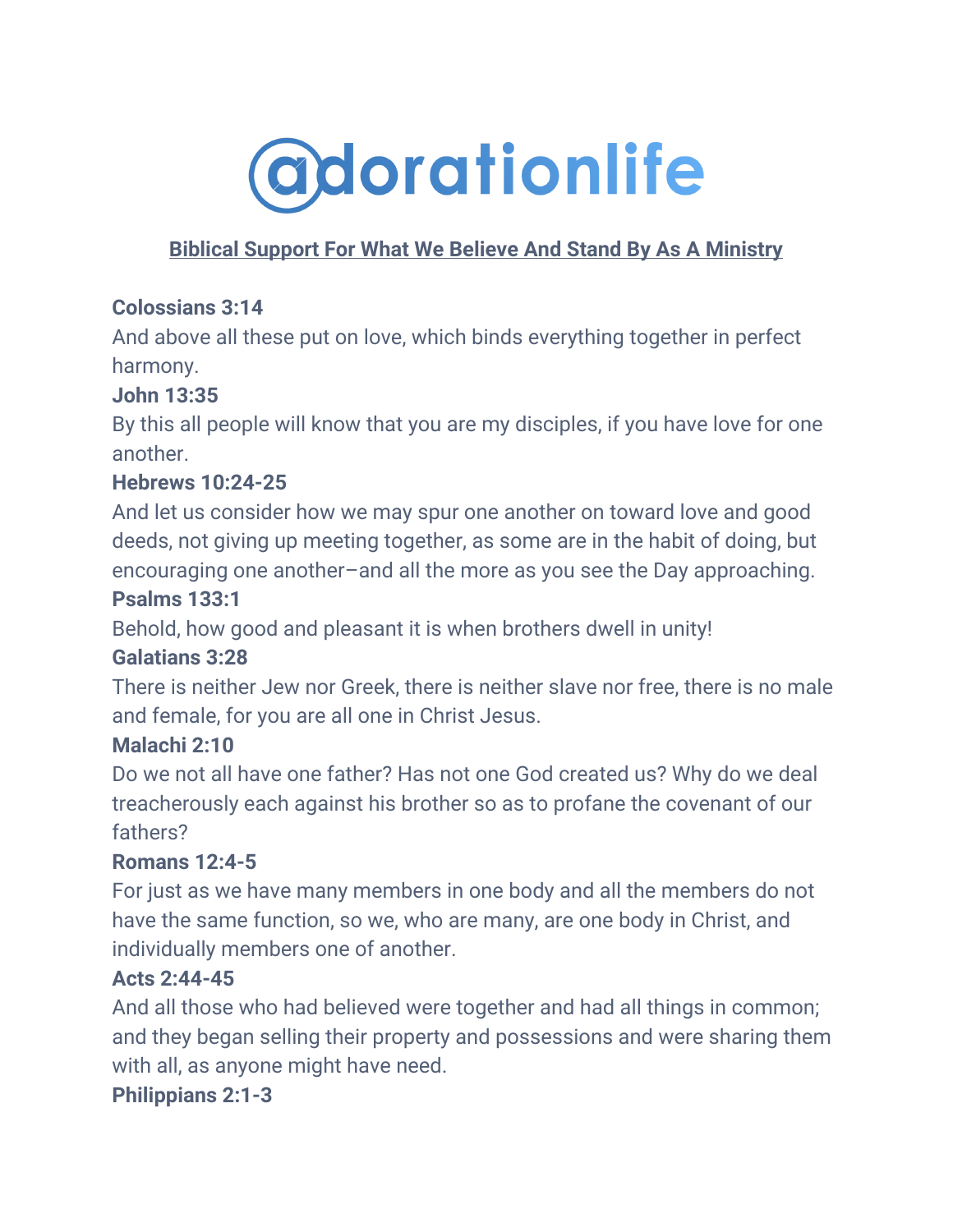So if there is any encouragement in Christ, any comfort from love, any participation in the Spirit, any affection and sympathy, complete my joy by being of the same mind, having the same love, being in full accord and of one mind. Do nothing from selfish ambition or conceit, but in humility count others more significant than yourselves.

## **1 Corinthians 1:10**

I appeal to you, brothers, by the name of our Lord Jesus Christ, that all of you agree, and that there be no divisions among you, but that you be united in the same mind and the same judgment.

#### **Hebrews 1:3**

He is the radiance of the glory of God and the exact imprint of his nature, and he upholds the universe by the word of his power. After making purification for sins, he sat down at the right hand of the Majesty on high,

### **Ephesians 2:19-22**

So then you are no longer strangers and aliens, but you are fellow citizens with the saints and members of the household of God, built on the foundation of the apostles and prophets, Christ Jesus himself being the cornerstone, in whom the whole structure, being joined together, grows into a holy temple in the Lord. In him you also are being built together into a dwelling place for God by the Spirit.

### **1 Peter 2:9-10**

But you are a Chosen Race, A Royal Priesthood, a Holy Nation, a People for God's own possession, so that you may proclaim the excellencies of Him who has called you out of darkness into His marvelous light; for you once were not a people, but now you are The People of God; you had not received mercy, but now you have received mercy.

### **Ephesians 4:11-13**

And he gave the apostles, the prophets, the evangelists, the shepherds and teachers, to equip the saints for the work of ministry, for building up the body of Christ, until we all attain to the unity of the faith and of the knowledge of the Son of God, to mature manhood, to the measure of the stature of the fullness of Christ.

### **1 Chronicles 16:23-31**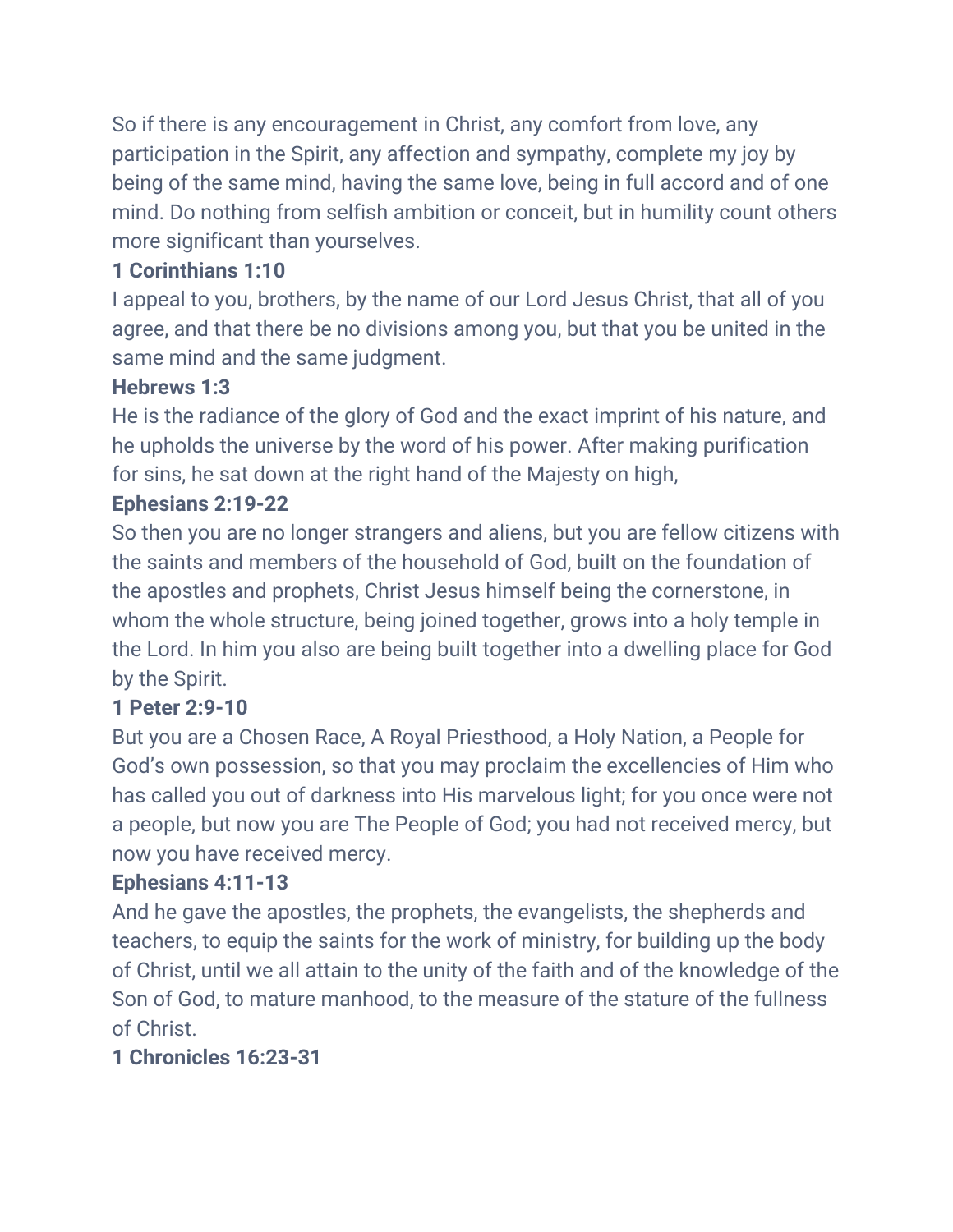Sing to the Lord, all the earth! Tell of his salvation from day to day. Declare his glory among the nations, his marvelous works among all the peoples! For great is the Lord, and greatly to be praised, and he is to be feared above all gods. For all the gods of the peoples are worthless idols, but the Lord made the heavens. Splendor and majesty are before him; strength and joy are in his place.

## **John 3:16-18**

For God so loved the world, that he gave his only Son, that whoever believes in him should not perish but have eternal life. For God did not send his Son into the world to condemn the world, but in order that the world might be saved through him. Whoever believes in him is not condemned, but whoever does not believe is condemned already, because he has not believed in the name of the only Son of God.

### **Romans 15:5-7**

Now may the God who gives perseverance and encouragement grant you to be of the same mind with one another according to Christ Jesus, so that with one accord you may with one voice glorify the God and Father of our Lord Jesus Christ. Therefore, accept one another, just as Christ also accepted us to the glory of God.

# **Restore Appalachia Scripture Support:**

### **John 15:12**

My command is this: Love each other as I have loved you.

### **Matthew 23:11**

The greatest among you will be your servant.

### **Luke 6:38**

Give, and it will be given to you. Good measure, pressed down, shaken together, running over, will be put into your lap. For with the measure you use it will be measured back to you."

# **James 2:17 & 18**

So also faith by itself, if it does not have works, is dead. But someone will say, "You have faith and I have works." Show me your faith apart from your works, and I will show you my faith by my works.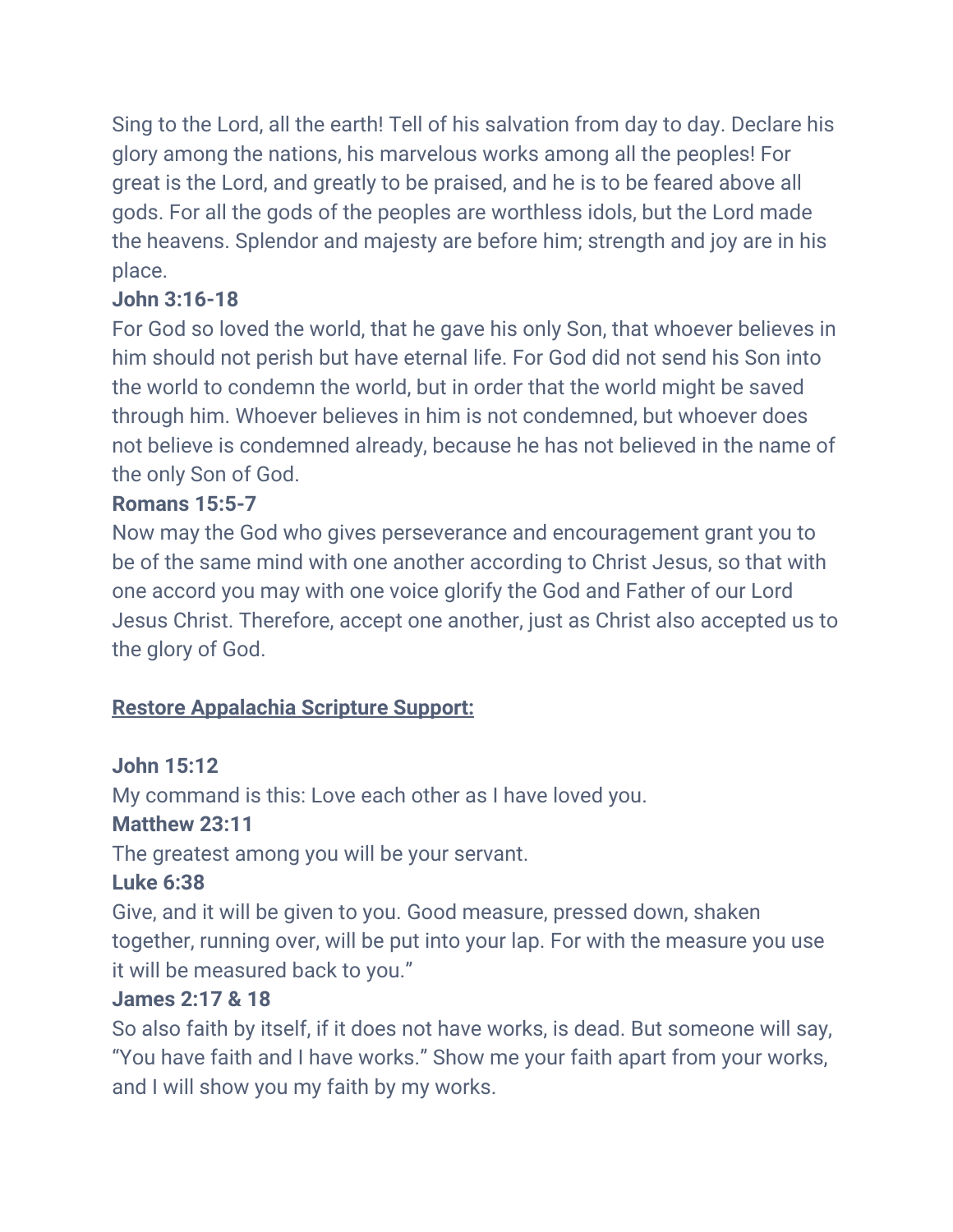### **Matthew 25:40**

And the King will answer them, 'Truly, I say to you, as you did it to one of the least of these my brothers, you did it to me.'

#### **Galatians 6:1**

Brothers, if anyone is caught in any transgression, you who are spiritual should restore him in a spirit of gentleness. Keep watch on yourself, lest you too be tempted.

#### **Matthew 5:42**

Give to the one who asks you, and do not turn away from the one who wants to borrow from you.

#### **Proverbs 19:17**

Whoever is generous to the poor lends to the LORD, and he will repay him for his deed.

### **2 Corinthians 13:11**

Finally, brothers, rejoice. Aim for restoration, comfort one another, agree with one another, live in peace; and the God of love and peace will be with you.

#### **Proverbs 22:9**

Whoever has a bountiful eye will be blessed, for he shares his bread with the poor.

#### **Galatians 6:2**

Carry each other's burdens, and in this way you will fulfill the law of Christ.

#### **Hebrews 13:16**

And do not forget to do good and to share with others, for with such sacrifices God is pleased.

#### **Galatians 5:13**

You, my brothers and sisters, were called to be free. But do not use your freedom to indulge the flesh; rather, serve one another humbly in love.

### **Romans 12:1**

I appeal to you therefore, brothers, by the mercies of God, to present your bodies as a living sacrifice, holy and acceptable to God, which is your spiritual worship.

#### **Matthew 25:44 & 45**

They also will answer, 'Lord, when did we see you hungry or thirsty or a stranger or needing clothes or sick or in prison, and did not help you?' He will